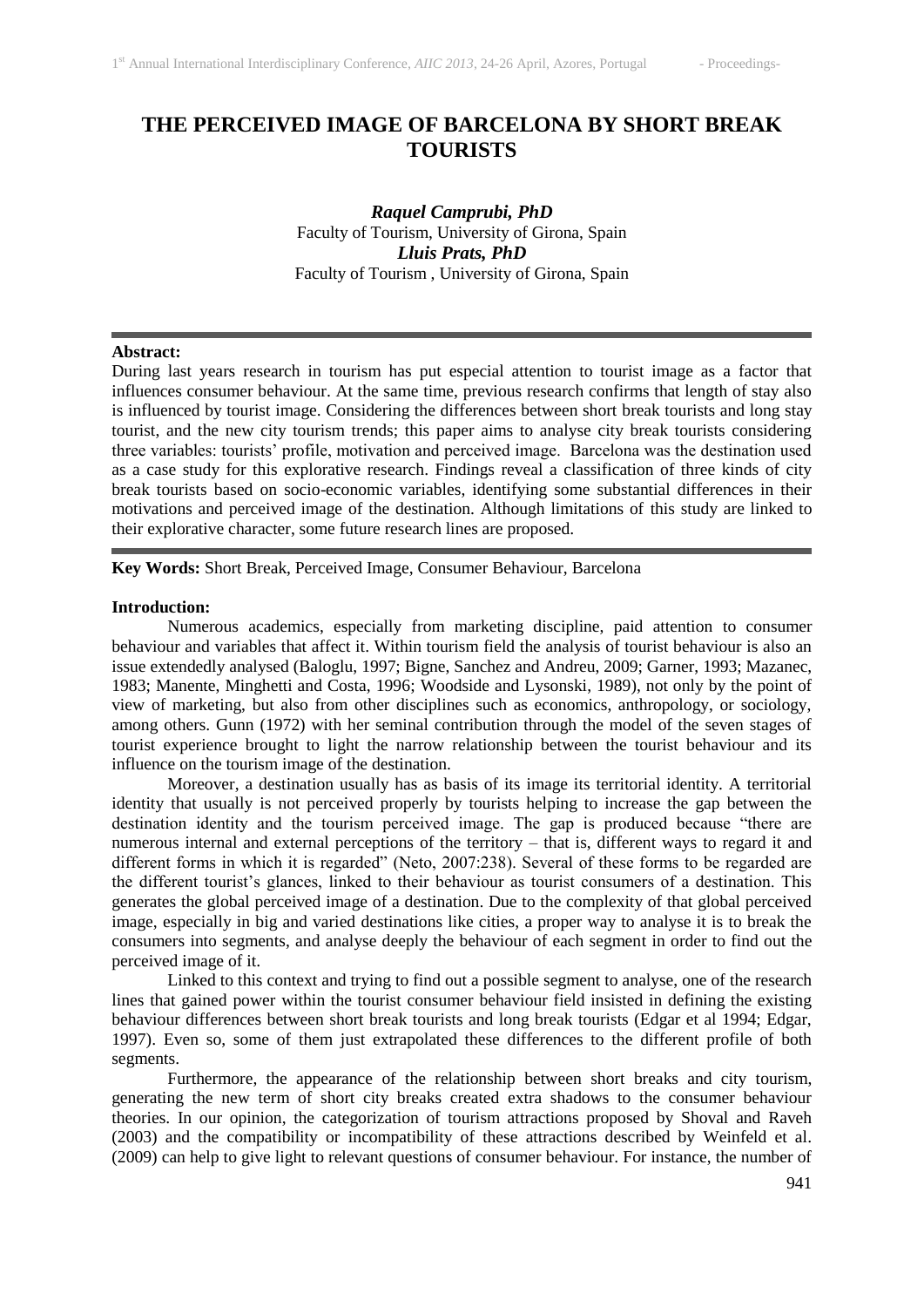first level attractions linked to the possibilities to return of short breakers, or the level of specialization of cities in terms of image, linked to the exerced attraction of these short break segments.

Considering the increase of short city breaks in Europe, thanks in part to the change on the consumer behavior, as well as the vast development of low cost airlines, Barcelona it's a perfect target for the analysis of short city break consumer behavior, as well as their image perception of a destination.

Taking into account gaps in academic literature, the aim of this research is to analyse the profile of short break tourists, assuming that short break tourist is a heterogeneous segment, where different profiles can be identified. Hypothesising about these differences short break tourists profiles influence, on the one hand, different travel motivations and consequently on the other hand, different perceived image of the same destination.

# **Methodology:**

In order to attain the aims of this study an exploratory research was carried out. An exploratory research is appropriate when the researcher is searching evidence about the general nature of a problem, the various existing alternatives and the main variables to be considered (Aaker & Day, 1989). In our case, we used this exploratory research to isolate key variables (short break tourists profile, motivations and perceived image) and connexions among these variables for future research.

Barcelona was chosen as the study site to carry out this research. Barcelona is an important tourism destination for its cultural and architectural attractiveness, receiving around 7.1 million of tourists in 2010. During last years, Barcelona has been postulated as a relevant business centre, being the second city of the world in the International Congress & Convention Association Ranking (ICCA, 2007) in terms of number of participants and the fourth in terms of number of meetings. The 1992 Olympic Games have contributed positively to Barcelona's urban regeneration and positioning in the collective imagery over the world, becoming the third European city in The City Brand Barometer, after Paris and London (Saffon Consultants, 2007).

Data collection was carried out during weekends of December 2009, through a face-to-face questionnaire in front of the Sagrada Família. This place, being a first level attraction of Barcelona, was chosen because of its capacity to attract tourists with 2.7 million of visitors in 2008 is the first tourism spot (BTB, 2010), being the most interesting focal point to collect data, and taking into account that tourists and specially short breakers will visit firstly the top spots of the destination (Weinfield et al, 2009). The final sample was configured by 100 individuals (Table 1) that stay in the city for a short period of time, following the definition of short break tourists (Edgar, 1997). The sample was calculated considering a sampling error of  $+/10\%$  and a confidence interval of 95% where  $p = q = 0.5$ . Although, the sampling error is high, it was considered appropriate considering the exploratory character of this research.

| <b>Table 1: Sample characteristics</b> |               |  |  |  |
|----------------------------------------|---------------|--|--|--|
| <b>Variables</b>                       | $\frac{6}{9}$ |  |  |  |
| Gender                                 |               |  |  |  |
| Male                                   | 53.00         |  |  |  |
| Female                                 | 47.00         |  |  |  |
| Total                                  | 100.00        |  |  |  |
| Age in intervals                       |               |  |  |  |
| Until 19 years old                     | 1.00          |  |  |  |
| From 20 to 29 years                    |               |  |  |  |
| old                                    | 46.00         |  |  |  |
| From 30 to 39 years                    |               |  |  |  |
| old                                    | 30.00         |  |  |  |
| From 40 to 49 years                    |               |  |  |  |
| old                                    | 9.00          |  |  |  |
| From 50 to 59 years                    | 13.00         |  |  |  |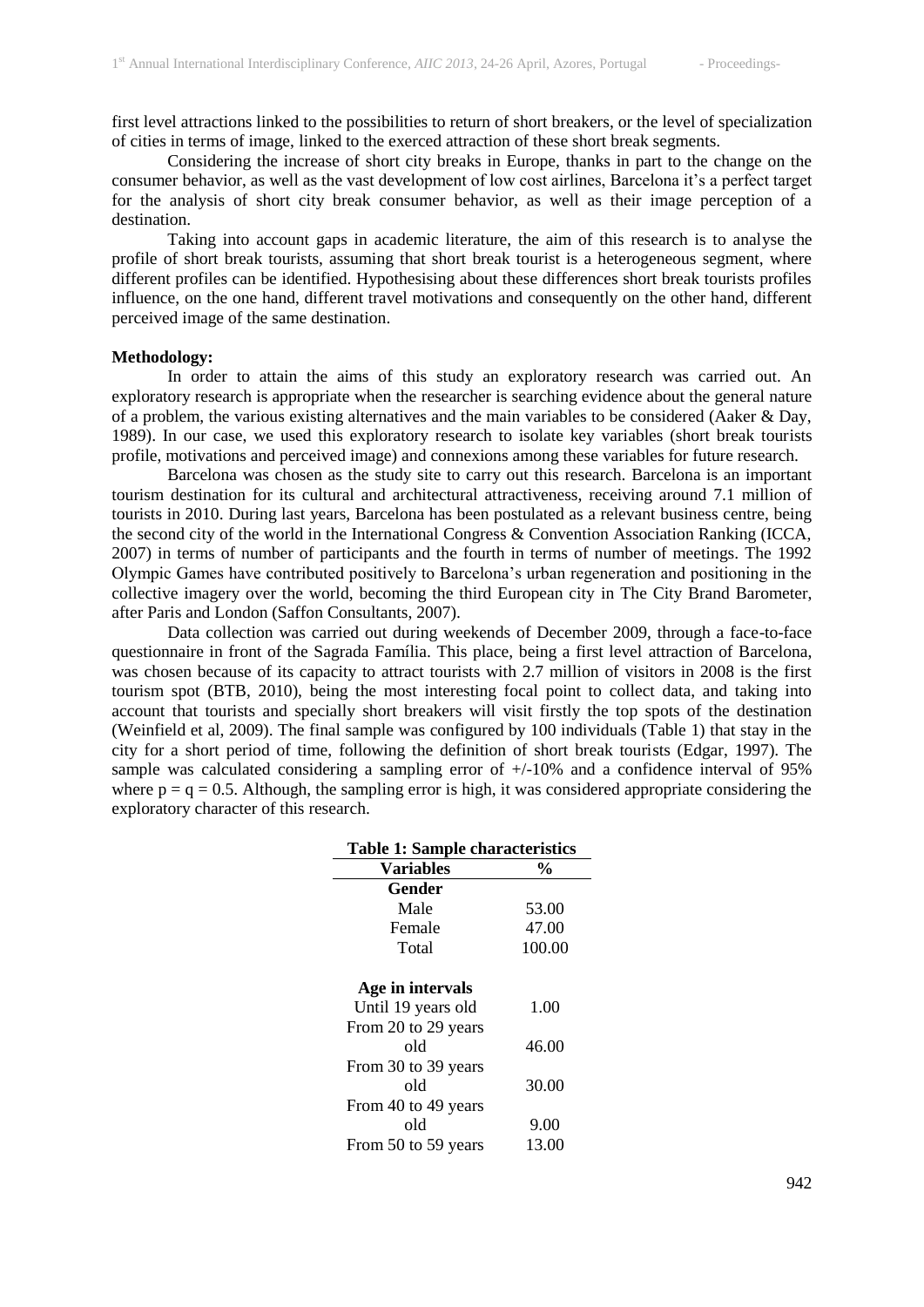| old<br>60 years old and more<br>Total | 1.00<br>100.00 |
|---------------------------------------|----------------|
| <b>Marital status</b>                 |                |
| Single                                | 50.00          |
| Single with partner                   | 10.00          |
| Married                               | 34.00          |
| Divorced                              | 2.00           |
| Separated                             | 4.00           |
| Total                                 | 10.00          |
|                                       |                |
| <b>Education</b>                      |                |
| University degree                     | 76.00          |
| High school                           | 23.00          |
| Primary school                        | 1.00           |
| Total                                 | 100.00         |
|                                       |                |
| Occupation                            |                |
| Student                               | 21.00          |
| Retired                               | 4.00           |
| Freelance                             | 25.00          |
| Employee                              | 48.00          |
| Other                                 | 2.00           |
| Total                                 | 100.00         |
| <b>Income</b>                         |                |
| Less than $1000 \in$                  | 24.00          |
| From 1000€ to 1999€                   | 40.00          |
| From 2000€ to 3499€                   | 11.00          |
| More than 3500€                       |                |
|                                       | 21.00          |
| Total                                 | 96.00          |
| Lost values                           | 4.00           |
|                                       | 100.00         |

In order to achieve the aims of this paper, three aspects have been analysed: tourists' profile, motivation to travel to Barcelona and perceived image in situ. First of all, to analyse tourists' profile a cluster analysis was conducted, consisting in a multivariate technique of classification that aims at grouping data in a reduced number of clusters and groups that have to be mutually exclusive (Cea, 2004). The chosen algorithm of classification was Ward's method.

Secondly, to analyse tourists' motivation, a descriptive statistics was used to find the global tendency, but after that an analysis of dependence between short break tourists' profile and tourists' motivations variables was carried out. The statistic used to analyse inter-dependence between tourists' profile and tourists' motivations was "V of Cramer", which indicate if exist any relationship between two qualitative variables and to what extent this relationship exists.

Finally, the perceived image in situ was analysed using nine items that have been measured through a likert-scale of 5 points by tourists during interviews. Thus, after to analyse the results using descriptive statistics, an analysis of dependence among short break tourists' profile and valued items of perceived image was carried out. In this case was pertinent to use an analysis of the variance (ANOVA), because perceived image variables were quantitative.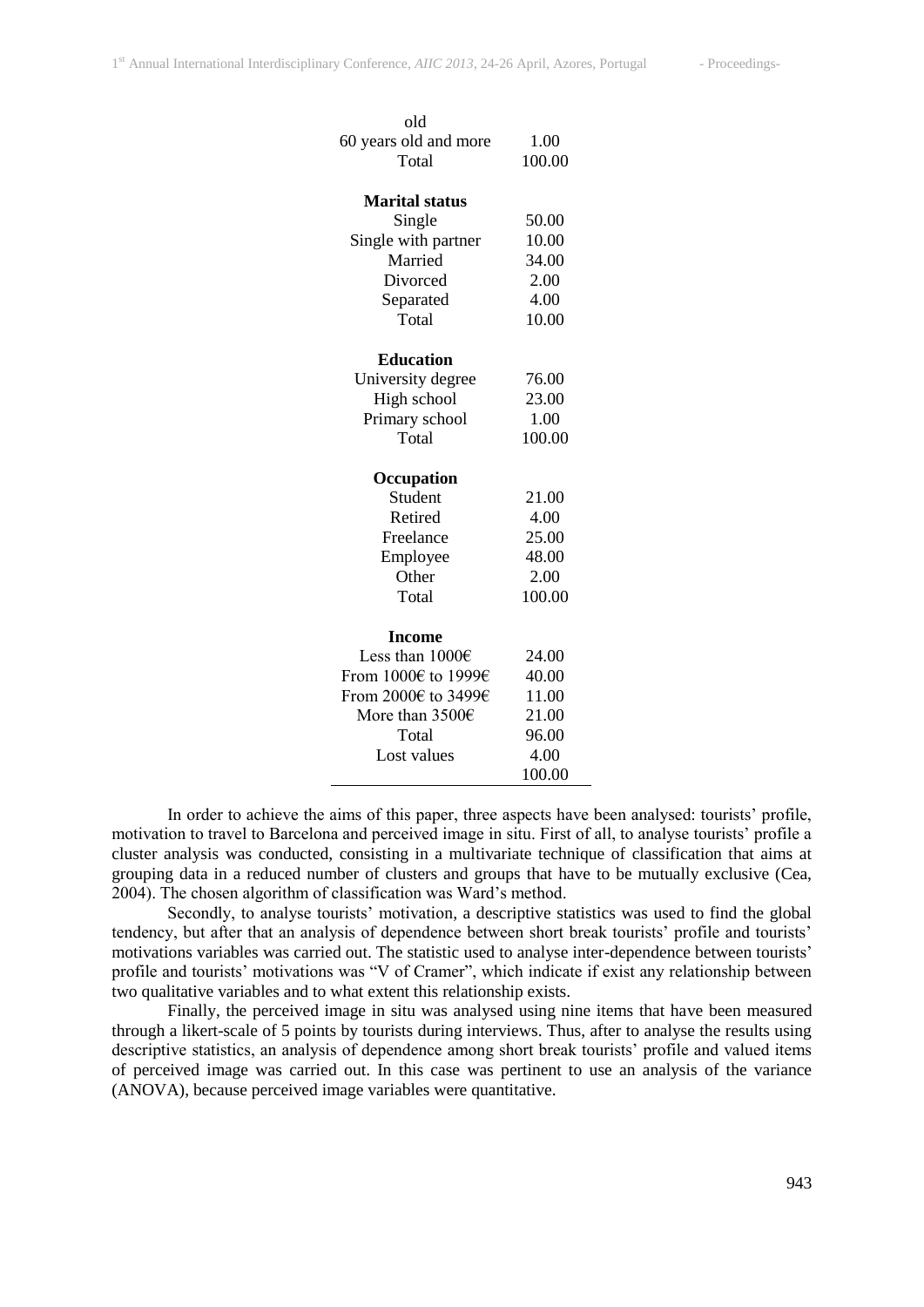### **Findings:**

Firstly, visitors' profile has been analysed using a cluster analysis method, examining results by two, three, four and five groups. A total of six variables have been included in the model (gender, age, marital status, education, occupation and income), although gender was excluded because of pvalue was higher than 0.05. Considering association measures, marital status, income and age are the variables with a higher eta squared, being the most influencing variables in the model.

From cluster analysis outcomes, results by three clusters were the most successful option to explain the profile of short break visitors. Such as we can observe in Table 2, group 1 is characterized by what we called our middle-agers, single or with partner, and their level of education is a university degree. They are freelance or employees and usually they have an income from 1 000€ to 1 999€ per month. Group 2 is characterized by this sample seniors people, usually married. In addition, these individuals generally have a high level of education with a university degree, and are freelance or employees. Their incomes are 2 000 $\epsilon$  or above per month. Finally, group 3 is characterised by this sample youngest, which commonly are single, with a high school education level and studying to get a university degree. Their level of income is low, receiving, in general, less than 1 000€ per month.

| Table 2: Short break tourists' profiles |                |           |            |              |  |
|-----------------------------------------|----------------|-----------|------------|--------------|--|
|                                         |                |           |            |              |  |
| Variables                               | (Middle-agers) | (seniors) | (youngest) | <b>Total</b> |  |
| Age                                     | 28,13          | 42,54     | 22,44      | 32,80        |  |
| Marital status                          | 1,30           | 3,02      | 1,00       | 1,96         |  |
| Education                               | 1,00           | 1,10      | 1,76       | 1,24         |  |
| Occupation                              | 3,80           | 3,46      | 1,48       | 3,05         |  |
| Income                                  | 1.97           | 3,24      | 1,16       | 2,30         |  |

Initially, we focussed on the findings related to tourist's motivations. In general terms, Barcelona's short break visitors are motivated by specific tourism attractions (39%) or modernism (33%). In this sense, the heritage of the city is the main tourist attractor, although the visit of friends and relatives (22%), and Barcelona's nightlife (18%) are also important.

A relevant element to highlight is the great amount of tourists (22%) that have mentioned recommendation received as a motivational factor to visit Barcelona. This issue can explain two related facts: On the one hand, tourists who recommend Barcelona have experienced a positive stay and consequently a positive tourist image, being the main reasons why they recommend to other tourists visiting Barcelona. On the other hand, there exist a great number of tourists who are influenced by other tourists who have been previously in Barcelona. This situation in well documented by previous research, where is demonstrated that recommendations received from others influence both perceived tourist image (Baloglu & McCleary, 1999; Bigné et al, 2009) and tourist behaviour (Lee, 2009).

It is interesting to see that a 15% of visitors have been motivated by previous visits to the city, meaning mainly that they actually have not got enough time previously to visit all the main attractions of the city. This lets us to deduce that they probably came preciously as short breakers as well. In addition, the existence of previous visits also notes a high level of satisfaction of previous visits and a positive tourist image that influence subsequent behaviours.

| <b>Table 3: Motives to visit Barcelona</b> |                |  |  |  |
|--------------------------------------------|----------------|--|--|--|
| Variable                                   | $\frac{6}{10}$ |  |  |  |
| Tourism attractions                        | 39             |  |  |  |
| Modernism                                  | 33             |  |  |  |
| Visit to friends and                       |                |  |  |  |
| relatives                                  | 22             |  |  |  |
| Recommendations                            | 22             |  |  |  |
| Nightlife                                  | 18             |  |  |  |
| Previous visits                            | 15             |  |  |  |
| Proximity                                  | 8              |  |  |  |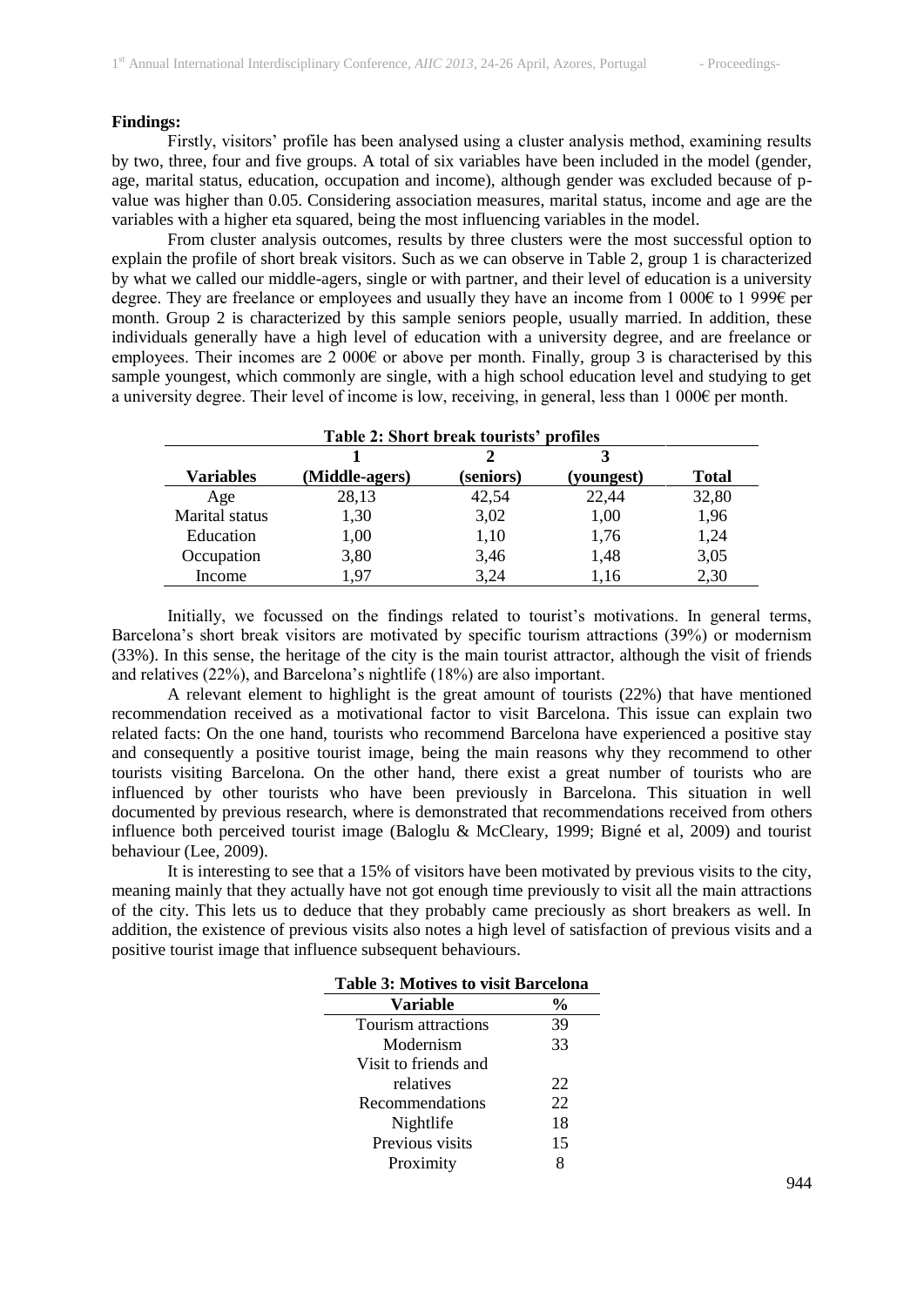| <b>Business</b> |    |
|-----------------|----|
| Climate         |    |
| Mice            |    |
| Shopping        | 4  |
| Gastronomy      | 3  |
| Price           | 3  |
| Others          | 20 |

Trying to analyse more in depth the relationship between tourists' motivation to visit Barcelona and short break tourists' profile, an analysis of dependence has been used. Considering that both variables (tourists' motives and cluster results by 3 groups) are qualitative, it has been calculated the statistic V-Cramer, which indicates if a relationship between qualitative variables exist and to what extent this relationship exists. According to results (Table 3), only "tourism attractions", "modernism" and "nightlife" have a positive relationship. The higher p-value of other variables indicates that do not exist a relationship between short break tourists' profile and motivations to visit Barcelona. In this sense, we can think that do not exist substantial differences between motivations between short break tourists and long stay tourists.

However, considering variables with positive relationship to short break tourists, we can observe that middle-agers tourists are mainly motivated by tourism attractions that Barcelona can offer in general terms; while seniors tourists are especially interested by modernism. In this sense, Gaudí's sites (Sagrada Família, La Pedrera, Güell park, etc.) are postulated as the main attractions to be visited by this kind of tourists. Finally, the youngest, which are usually students such as we pointed out above, are mostly motivated by Barcelona's nightlife, this means, that they are interested on pubs, discos and concert areas.

| Variables                                  | <b>V-Cramer</b> | <b>P-value</b> |
|--------------------------------------------|-----------------|----------------|
| Tourism attractions * tourists' profile    | 0.468           | 0.000          |
| Modernism * tourists' profile              | 0.352           | 0.003          |
| Visit to friends and relatives * tourists' |                 | 0.497          |
| profile                                    | 0.121           |                |
| Recommendations * tourists' profile        | 0.242           | 0.061          |
| Previous visits * tourists' profile        | 0.111           | 0.555          |
| Climate * tourists' profile                | 0.144           | 0.372          |
| Gastronomy * tourists' profile             | 0.113           | 0.541          |
| Proximity * tourists' profile              | 0.079           | 0.739          |
| Nightlife * tourists' profile              | 0.296           | 0.015          |
| Price * tourists' profile                  | 0.123           | 0.485          |
| Shopping * tourists' profile               | 0.243           | 0.059          |
| Business * tourists' profile               | 0.163           | 0.279          |
| Mice * tourists' profile                   | 0.033           | 0.948          |
| Others * tourists' profile                 | 0.202           | 0.141          |

### **Table 3: Dependence analysis among tourists' profile (cluster) and tourists' motivations**

Finally, the findings related to the perceived image initially have considered nine variables. Table 4 shows that in general perceived image of short break tourist in Barcelona is positive, considering that means are from 3.19 and 4.54, although almost all have received some low values.

Particularly, we can observe that the best valued items are "tourism attractions", "local culture and authenticity", and "transportation facilities". However, "cleanness" and "safety" are critical points of the city, considering a high standard deviation in both variables, as can be observed in Table 4. In addition, this opinion is also reinforced in an open question, where individuals were instead to determine three positive and three negative elements of the city. The tourists' answers remark Gaudi's heritage as positive item of the city and the need of more safety and cleanness as negative items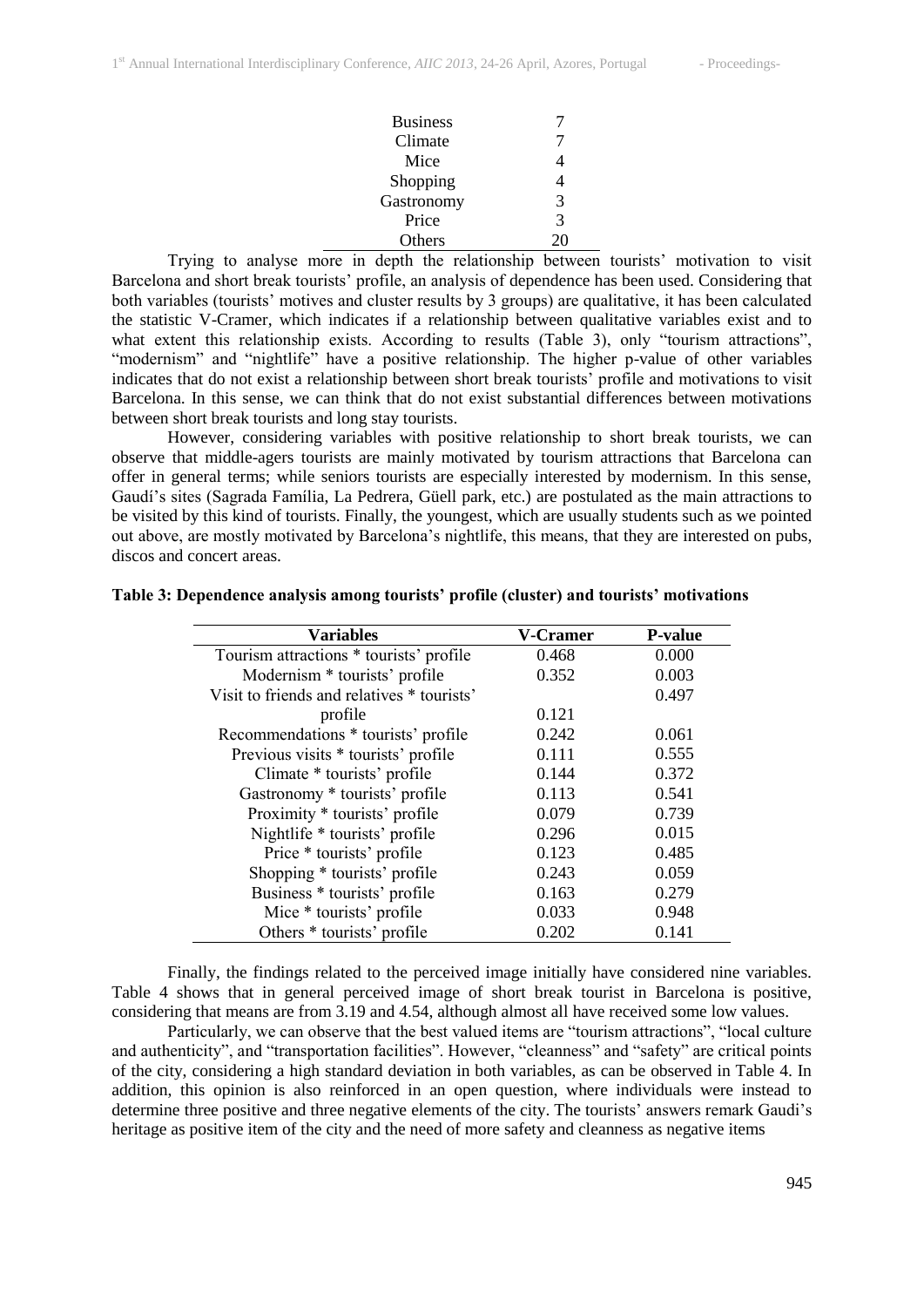| Table 4: Tourists' perceived image |       |          |      |          |                |                 |
|------------------------------------|-------|----------|------|----------|----------------|-----------------|
| Lost                               |       |          |      |          |                |                 |
| <b>Variables</b>                   | Valid | values   | Mean | St. Dev. |                | Minimum Maximum |
| Very pleasant weather              | 100   | $\Omega$ | 3,55 | 0.947    |                | 5               |
| Tourism attractions                | 100   | $\Omega$ | 4,54 | 0,688    | $\overline{c}$ | 5               |
| Local culture and                  |       |          |      |          |                |                 |
| authenticity                       | 99    |          | 4,48 | 0,825    |                |                 |
| Good gastronomy and wines          | 99    |          | 3.92 | 0,997    |                |                 |
| Accommodation                      | 76    | 24       | 4,00 | 0.909    |                |                 |
| <b>Transportation facilities</b>   | 100   | 0        | 4,21 | 0,998    | $\overline{c}$ | 5               |
| Good price-quality                 |       |          |      |          |                |                 |
| relationship                       | 100   | $\Omega$ | 3.46 | 0.834    |                | 5               |
| <b>Cleanness</b>                   | 100   |          | 3,82 | 1,077    |                |                 |
| Safety                             | 100   |          | 3.19 | 1,261    |                |                 |

Key: 1 very negative and 5 very positive

Additionally, analyzing the influence of short break tourists' profile in perceived image of Barcelona, we found a positive relationship between some of these variables. In particular, in Table 5 we can observe that variables "local culture and authenticity", "good gastronomy and wines" and "good price-quality relationship" have a p-value lower than 0.05, indicating that it exist some relationship between short break tourists' profile and these perceived image items. The results related to other variables shows that it does not exist a relationship between how they perceive Barcelona and the cluster where they belong.

At the same time, we have to say that these three variables ("local culture and authenticity", "good gastronomy and wines" and "good price-quality relationship"), although have a positive relationship with short break tourists' profile, actually they have a lower power to explain tourists' behaviour as it is indicated by low values of squared eta (Table 6). However, some tendencies can be observed. Firstly, senior tourists are those who value more positively and above average the variable "local culture and authenticity". Secondly, in the case of "good gastronomy" in general is well valued, except by young tourists who tend to give low punctuations to this item. This situation can be explained by the low purchasing power of this group of tourists, who try to travel with a low budget, and therefore, they spend less for food choosing low cost restaurants and/or fast food restaurants. But none of these restaurants offer a quality local cuisine. Finally, related to the variable "good pricequality relationship", the 90% of middle-aged tourists gave a punctuation of 3 or 4 to this item. Although the tendency is similar in the other group of visitors, we can observe that senior tourists tend to value this item more positively giving the maximum punctuation in the 17.07% of cases; and opposite to this situation is the case of young tourists who tend to give a punctuation of 2 in the 24% of cases. This situation can be explained by the difference of purchasing power of tourists included in each one of the short break tourists.

| Table 5: Analysis of variance (ANOVA)   |         |     |          |       |                |  |
|-----------------------------------------|---------|-----|----------|-------|----------------|--|
| Sum of                                  |         |     |          |       |                |  |
| <b>Variables</b>                        | squares | gl. | Sq. mean | F     | <b>P-value</b> |  |
| Very pleasant weather * Ward Method     | 0,922   | 2   | 0,461    | 0.520 | 0,596          |  |
| Tourism attraction * Ward Method        | 2,218   | 2   | 1,109    | 2.361 | 0,100          |  |
| Local culture and authenticity * Ward   |         |     |          |       |                |  |
| Method                                  | 6,204   | 2   | 3,102    | 4,803 | 0.010          |  |
| Good gastronomy and wines * Ward        |         |     |          |       |                |  |
| Method                                  | 8,323   | 2   | 4.161    | 4.461 | 0.014          |  |
| Accommodation * Ward Method             | 3,742   | 2   | 1,871    | 2,297 | 0.108          |  |
| Transportation facilities * Ward Method | 0.074   | 2   | 0,037    | 0.036 | 0,965          |  |
| Good price-quality relationship * Ward  |         |     |          |       |                |  |
| Method                                  | 10,728  | 2   | 5.364    | 9.365 | 0.000          |  |
| Cleanness * Ward Method                 | 0.018   | 2   | 0,009    | 0,008 | 0,992          |  |
|                                         |         |     |          |       |                |  |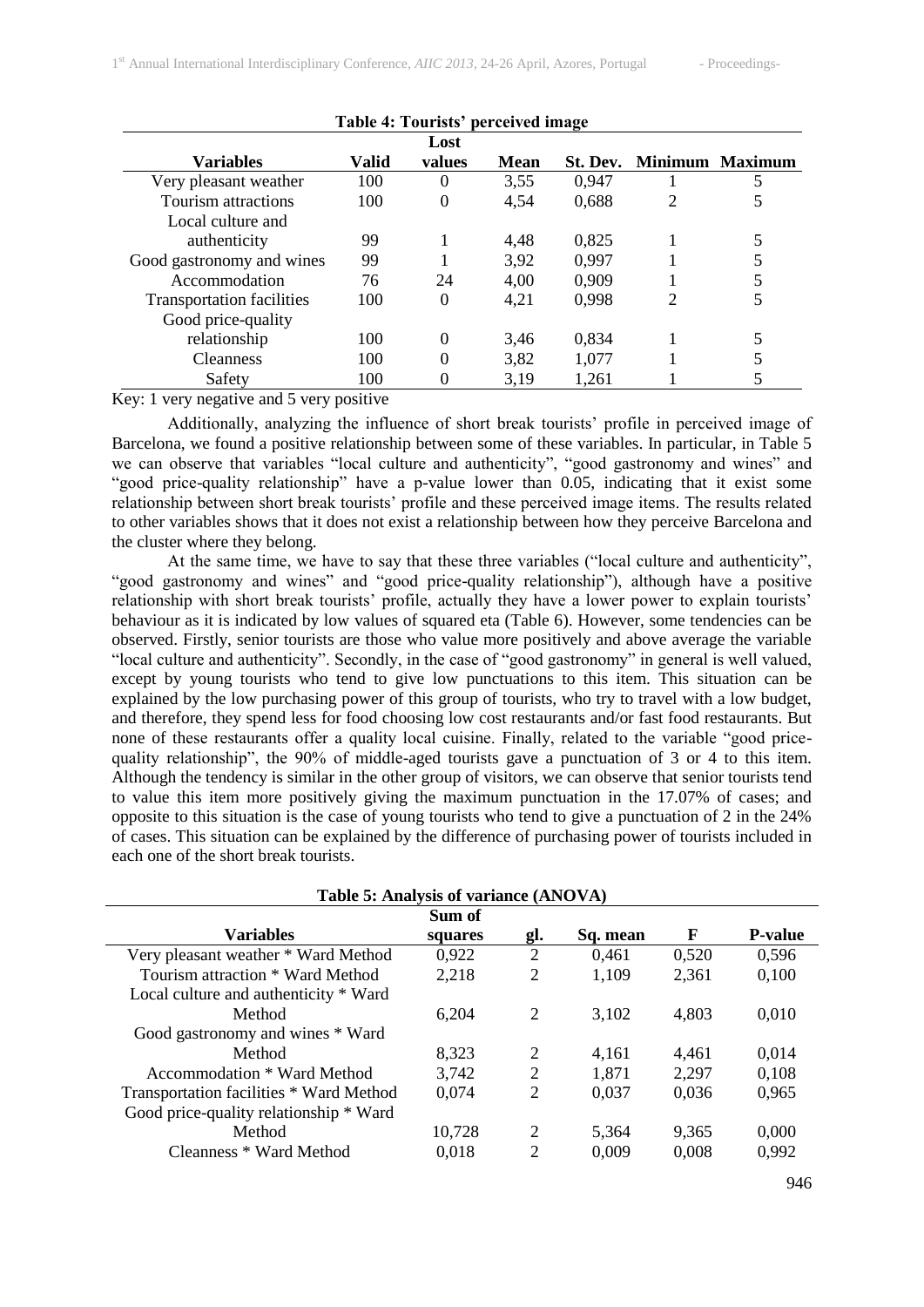| Safety * Ward Method                    | 0,019 | 2 | 0,010 | 0,006         | 0,994 |
|-----------------------------------------|-------|---|-------|---------------|-------|
| <b>Table 6: Association measures</b>    |       |   |       |               |       |
|                                         |       |   |       | Eta           |       |
| <b>Variables</b>                        |       |   | Eta   | <b>Square</b> |       |
| Very pleasant weather * Ward Method     |       |   | 0,105 | 0,011         |       |
| Tourist aytraction * Ward Method        |       |   | 0,220 | 0,048         |       |
| Local culture and authenticity * Ward   |       |   |       |               |       |
| Method                                  |       |   | 0,307 | 0,095         |       |
| Good gastronomy and wines * Ward Method |       |   | 0,297 | 0,088         |       |
| Accommodation * Ward Method             |       |   | 0,250 | 0,062         |       |
| Transportation facilities * Ward Method |       |   | 0,028 | 0,001         |       |
| Good price-quality relationship * Ward  |       |   |       |               |       |
| Method                                  |       |   | 0,409 | 0,168         |       |
| Cleanness * Ward Method                 |       |   | 0,013 | 0,000         |       |
| Safety * Ward Method                    |       |   | 0,011 | 0.000         |       |

### **Conclusion:**

In this study short break tourists profile has been analysed. As seen from the review of academic literature, previous research about this topic is limited to compare short break tourists and long break tourists. It is for this reason that this exploratory research aimed to identify short break tourist profiles, and at the same time, seeking differences in travel motivation and perceived image that allow better understanding of this segment.

From this exploratory research some relevant issues are highlight. Firstly, it is demonstrated the heterogeneity of short break tourists detecting three different profiles (young tourists, middle-age tourists and senior tourists) based on socio-economic variables (age, marital status, education, occupation and income).

In addition, according to the hypothesis that different tourist profiles in short break tourists imply different motivations, we found that there are three variables that explain in part motivations of each detected profile. In particular, senior tourists are mainly motivated by modernism; middle-age tourists are motivated by tourism attractions that offer the city in general; and young people are motivated by nightlife of Barcelona. This data put forward three different ways to consume the short city break, prioritizing different attractions of the city.

Considering image perception variables, generally experience has been positive. In particular, Short break tourists value positively tourism attractions, the local culture and authenticity of the city, and transportation facilities, among other items. However, some short break tourists consider that Barcelona is not enough clean nor safety. Regarding relationship between short break tourist profile and image perception variables we found a low positive relationship between short break tourist profiles and "local culture and authenticity", "good gastronomy" and "good price-quality relationship". Obtained results suggest that travel budget used for a short break have consequences in tourist image perception in situ, as well as the level of tourist product quality.

At the same time, findings have also validated the power of recommendations as a motivational factor for short break tourists in general. Recommendations have the capacity to influence decision-making of tourists and, thus their consumer behaviour. Maybe this is a factor more present in short break trips than long break trips, considering firstly that a long break trips need a more reflexive buy; and secondly, if the visited place is in fashion, usually people who have visited previously the place encourage strongly to other potential tourists to travel to the destination. However, further research is needed in order tot examine this issue deeply.

In summary, the detection of these three different profiles and the existence of different motivations among them, as well as image perception, suggest differences in tourism consumption of tourism products of the destination. However, we have to take these results as preliminary, considering the explorative character of this study, which have used a limited sample.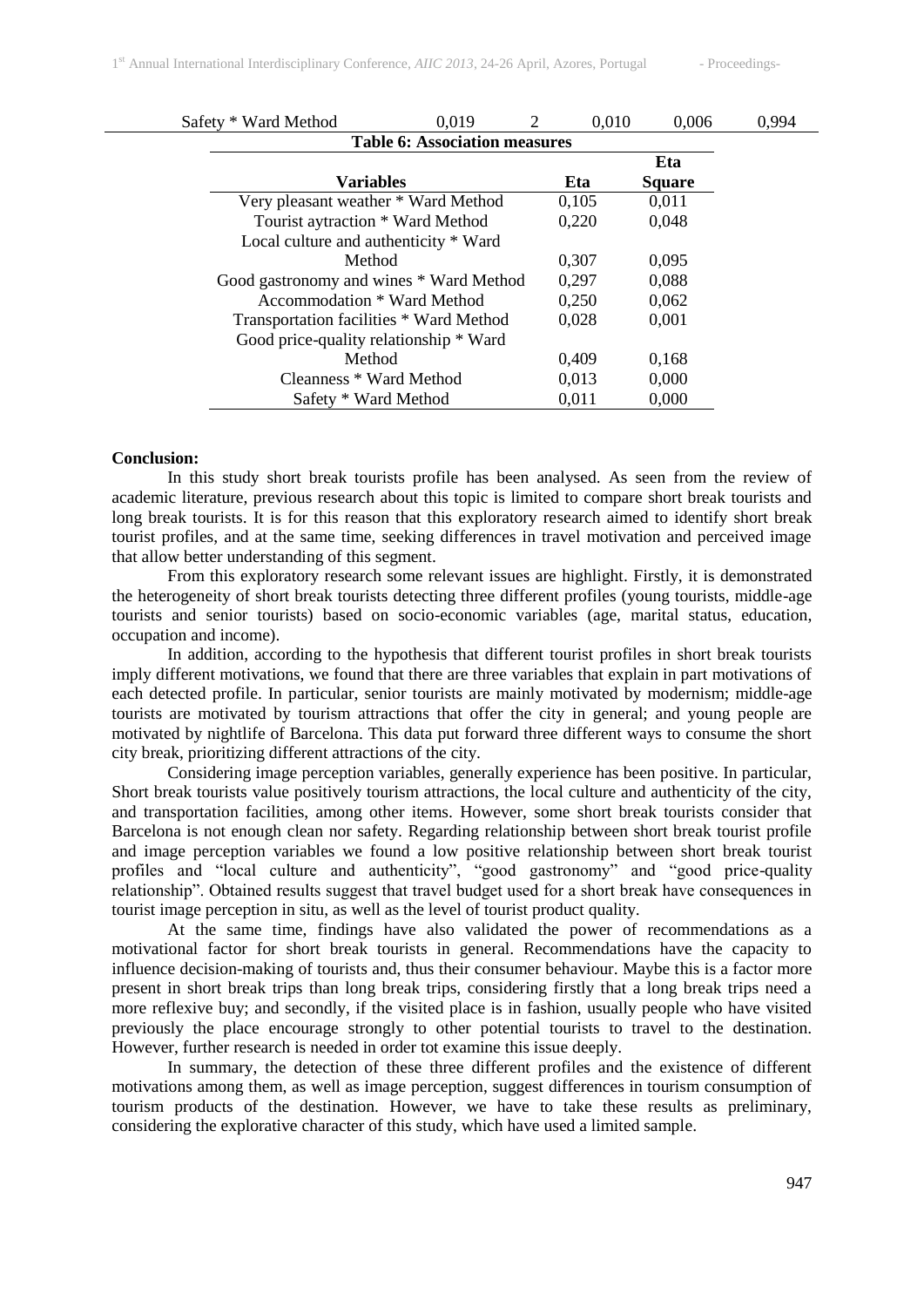Is important to remark the limitations this paper has. Firstly, because of being an exploratory analysis the amount of interviews is not wide enough to extract complete conclusions but approximate ones. Furthermore, the existence of lost values is due to responder's skipped questions, so this minor the figures in some variables, influencing the final results.

It is important to reinforce that the sample is representative for the short breakers visiting Barcelona during December. This leads us to the second limitation regarding the segment sample because only taken December obliged us to dismiss holiday seasons where families can appear, or summer when motivations like sun & beach can also be present. Is possible to compare the results of the paper and the results of official statistics regarding the segments and these are the main differences, so this helps us also to understand that our sample even if limited is not biased.

In our opinion there are two main ways to do further research. Firstly all the development that can be done through the short breaker consumer behavior profile, and secondly the further research about the image perception topic.

Related to the first group, and since this paper presented a preliminary research, obviously our idea is to improve the questionnaire and obtain more data in order to contrast our conclusions. Since Barcelona is visited during the whole year the survey must be conducted during a whole year round, in order to really have the profile and behavior of Barcelona short breakers.

The whole year survey also can reveal different patterns according to motivations so a further step can be to conduct the analysis within a segment. For instance cultural tourists, vocational tourists, sport tourists, or even business tourists can be specific segment with specific behavior for short stays.

Taking another topic as option can be of interest to check separately the cluster groups that appeared in the present survey, so increasing the number of interviews in each segment to make them representative enough. This can help to better link each group with their motivations and their particular behaviors that were limited in the present research. At the same time can be interesting to analyze differences between tourists that have been previously to the destination and first visit tourists.

The second group of future research possibilities generates another perspective about image perception. Initially we can extract from each cluster how they knew about the destination before they decided to come, and afterwards to check with a bigger database is the image perception matched or not with their previous one during their visit.

It is also possible to find out more about the relationship between each cluster segment and the impact produced on them with the information elements before the visit. For instance, is internet the most influential media on them in order to decide? And if so, the young cluster prefers social media like Tripadvisor or blogs, and the oldest cluster on-line travel agencies or Official websites? And who they trust the most in terms of information?

Finally, the use of different kinds of support during the visit can influence the tourists as well, so it exist also the option of finding out the influence on image perception that elements such as travel guides, tourism offices, or official leaflets have on them.

# **References:**

Baloglu, S. The Relationship between Destination Images and Sociodemographic and Trip Characteristics ofn Iternational Travellers. Journal of Vacation Marketing, 3: 221–233, 1997.

Baloglu, S., & McCleary, K.W. A Model of Destination Image Formation. Annals of Tourism Research, 26(4), 808-889, 1999.

Bigné, E.; Sanchez, I. & Andreu, S. The functional-psychological continuum in the cognitive image of a destination: A confirmatory analysis. Tourism Management 30: 715–723. 2009.

Cea, M.A. Análisis Multivariante. Teoría y práctica en la investigación social. Madrid: Editorial Síntesis, 2004.

Edgar, D.A. Litteljohn, D.L & Allardyce, M.L. Strategic Clusters and Strategic Space: The Case of the Short Break Market. International Journal of Contemporary Hospitality Management. 6 (5) 20-26, 1994.

Edgar, D.A. Capacity management in the short break market. International Journal of Contemporary Hospitality Management. 9 (2) 55-59, 1997.